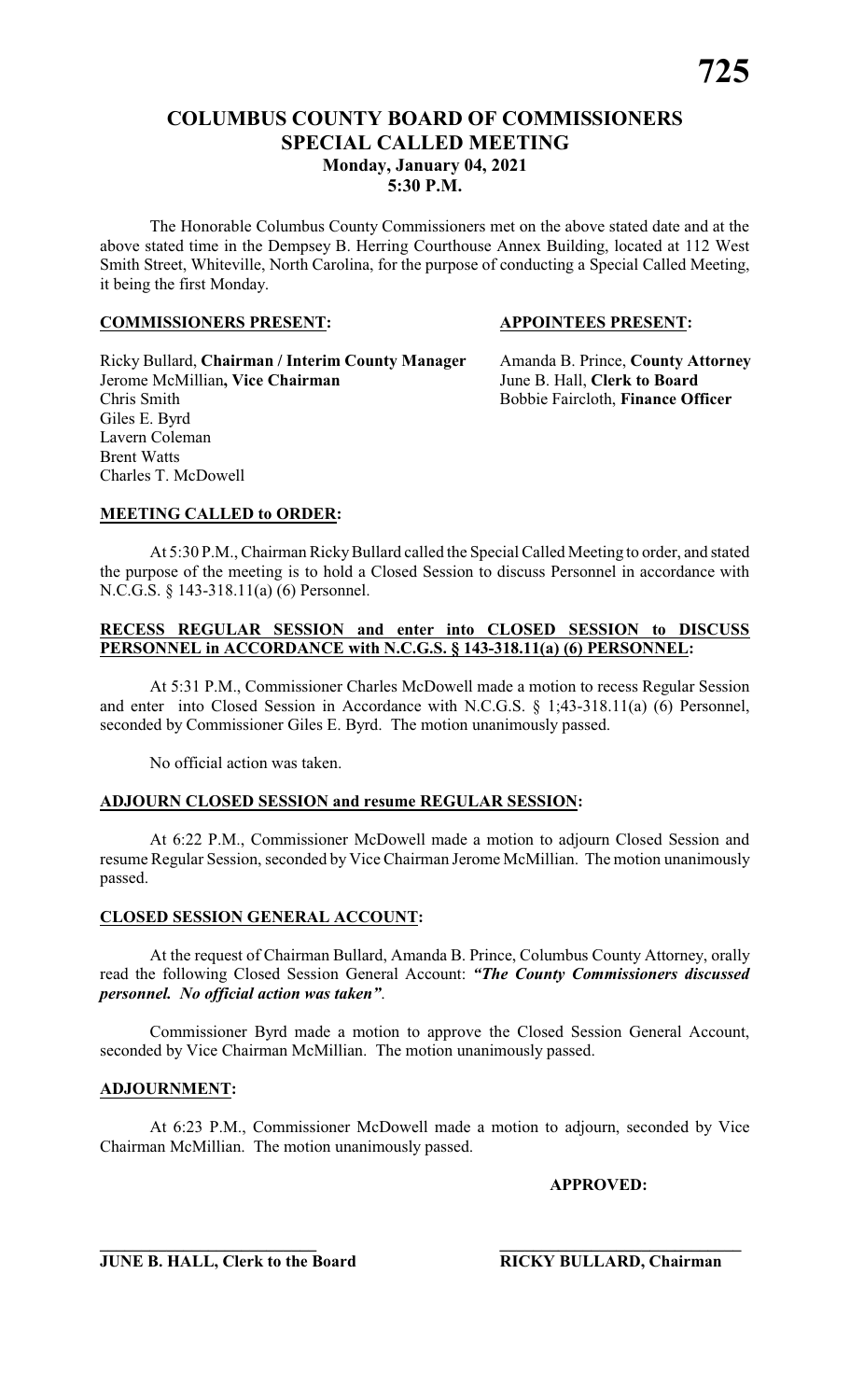The Honorable Columbus County Commissioners met on the above stated date and at the above stated time in the Dempsey B. Herring Courthouse Annex Building, located at 112 West Smith Street, Whiteville, North Carolina, for the purpose of conducting the scheduled Regular Session Board Meeting, it being the first Monday.

#### **COMMISSIONERS PRESENT: APPOINTEES PRESENT:**

Ricky Bullard, **Chairman / Interim County Manager** Amanda B. Prince, **County Attorney** Jerome McMillian**, Vice Chairman** June B. Hall, **Clerk to Board** Chris Smith Bobbie Faircloth, **Finance Officer** Giles E. Byrd Lavern Coleman Brent Watts Charles T. McDowell

**726**

#### **Agenda Items #1, #2 and #3: MEETING CALLED to ORDER, INVOCATION and PLEDGE of ALLEGIANCE:**

At 6:30 P.M., Chairman Ricky Bullard called the January 04, 2021 Columbus County Board of Commissioners Regular Session Board Meeting to order. The invocation was delivered by Commissioner Chris Smith. Everyone in attendance stood and pledged Allegiance to the Flag of the United States of America which was led by Commissioner Brent Watts.

# **Agenda Item #4: BOARD MINUTES APPROVAL:**

Commissioner Lavern Coleman made a motion to approve the December 07, 2020 Regular Session Board Meeting Minutes, with a correction on Page 708 with the listing of the Board members, seconded by Commissioner Chris Smith. The motion unanimously passed..

#### **Agenda Item #5: PUBLIC INPUT (by TELEPHONE, E-MAIL or LETTER):**

Chairman Bullard opened the floor for Public Input. No Public Input was received, either orally or written.

# **Agenda Item #6: AGING - TITLE III-D HEALTH PROMOTION/DISEASE PREVENTION GRANT (EBHP):**

Kristie Massey, Director of Aging, requested Board approval of the Grant Agreement for Title III-D Health Promotion/Disease Prevention Evidence Based Health Promotion FY 2020-2021, for \$7,052.00 with a County match of \$784.00.

Commissioner Byrd made a motion to approve the Grant Agreement for Title III-D Health Promotion/Disease Prevention Evidence Based Health Promotion FY 2020-2021, for \$7,052.00 with a County match of \$784.00, seconded by Commissioner McDowell. The motion unanimously passed. A copy of the Agreement will be kept on file in the Department of Aging for review.

#### **Agenda Item #7: EMERGENCY SERVICES - UPDATE on NEW RADIO SYSTEM:**

Kay Worley, Emergency Services Director, delivered the following update on the new Radio System.

#### **Template Development**

-Memorandum of Understanding recently signed with Horry County.

-Talkgroups have been named and approved by Highway Patrol. Requested talkgroup ID's from Highway Patrol.

## **Highway Patrol**

-Equipment Donation - County Attorney is working with Attorney from Highway Patrol to develop a MOU for the donation of equipment. Equipment cannot be added to any tower sites until the donation of equipment MOU or donation form is signed.

#### **Dispatch Center**

-Fiber Ethernet Circuit from the 911 Center to the Farmville Highway Patrol site has been installed. -Console equipment has been installed. Console equipment will need to be programmed once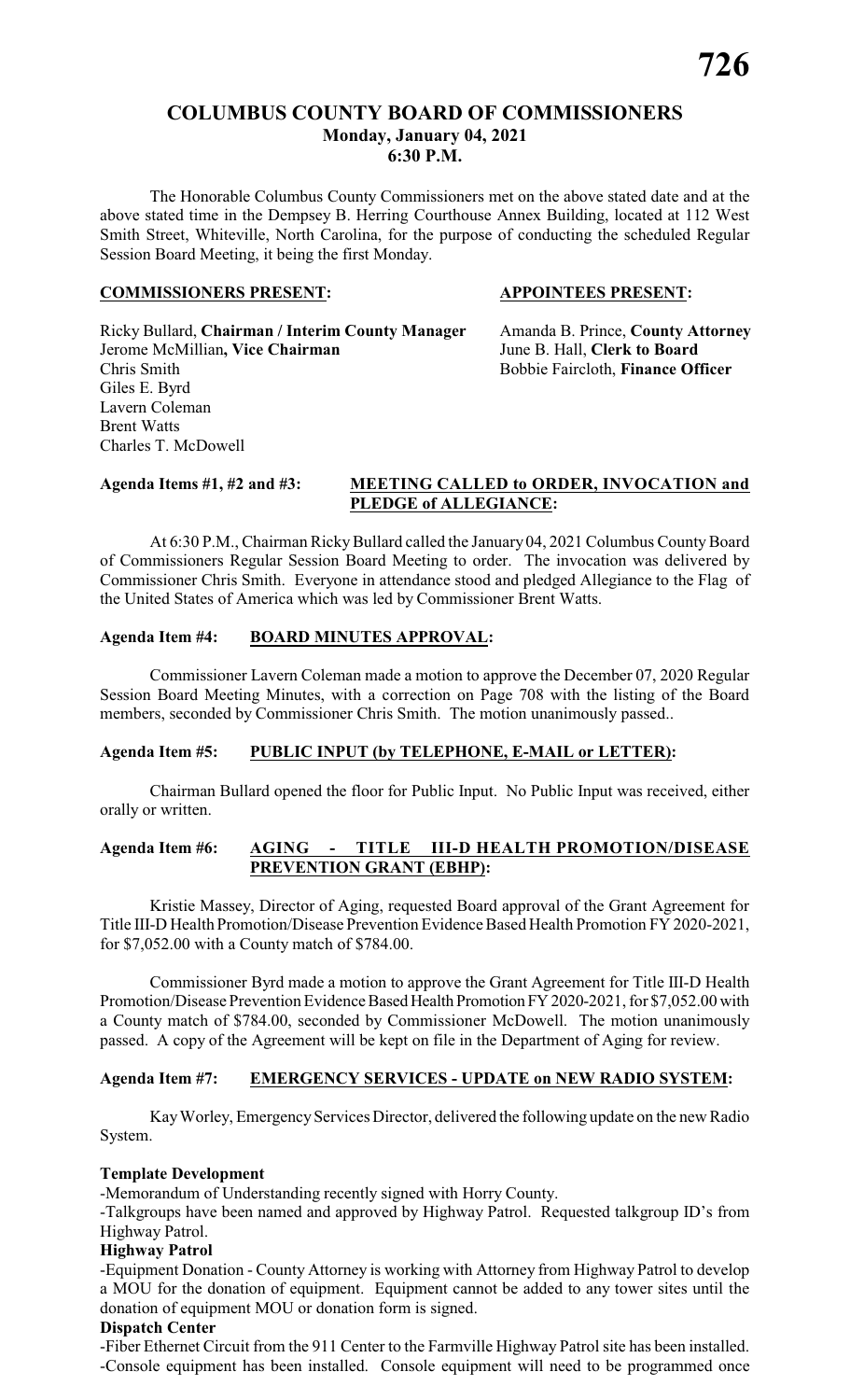talkgroup ID's have been obtained from Highway Patrol.

**Tower Sites**

-**Delco** - Structural Analysis performed, no issues found with adding of equipment. Construction Drawings have been finalized.

-**Nakina** - Structural Analysis performed, no issues found with the adding of equipment. Construction Drawings have been finalized.

-**911 Center** - Structural Analysis performed. Tower and foundation failed. Motorola had been working on possible solutions. Motortola has suggested the addition of a fiber line from the 911 center to the Chadbourn Tower Site. The addition of this fiber line was not included in the budgeted project.

Keep in mind if we use the fiber connectivity for the project the tower at the 911 center needs to be researched to determine if it can be remediated or if the tower needs to be removed. Unsure of the amount of funding needed for this project.

-**Chadbourn** - tower is owned by Spectrum but oversight of tower is KGI Wireless. Working with KGI to obtain structural analysis of tower. Changes are being made as to the equipment that will be placed on this tower due to the tower at the 911 center not passing structural analysis. Working on specs of all equipment that will be added to the site.

-**Fair Bluff** - structural analysis performed and failed. Motorola has stated that a geotechnical investigation and remediation design will need to be performed on this tower in order to determine what modifications will be needed (\$29,160). Motortola has given the approximate amount of \$100,000 to complete the project. This tower is owned by Duke Energy, myself and Motorola have been in contact with Duke Energy and they are aware of work needed. Duke is unsure if they can assist in funding this project, once the study has been performed and an accurate price can be given they will check to see if they have any funding to help support this project.

-**Lake Waccamaw** - structural analysis performed and failed of the water tank. Alternative locations of water tanks have been supplied to Motorola. Motorola is researching to determine if any of these alternative sites can be used.

Project has been delayed several months due to COVID and failed tower sites.

# **Update on COVID as of today's conference call:**

-EveryMonday, Wednesday and Friday, the County leadership staff has a conference call, and some of the Commissioners are on that call also;

-We discussed COVID and the numbers which are drastically increasing;

-We have 3,875 Cases, 86 deaths, 30 in the hospital, 2,353 recoveries, 1,406 isolation-19 are in the prisons, 1,387 are the general public and 4,100 people that are in quarantine

-The State's positive rate right now is 13.6% and the County's positive rate is 18%, and we are a red state;

-The hospital had to open up additional beds;

-We have had outbreaks at Liberty Commons, Premier Living and Shoreline; **and**

-We are open to suggestions in the help process.

#### **One Issue to address:**

-When a positive case has been identified, the Health Department provides me with the address, and we flag the address to let the first responders be aware of the gear they will need to be wearing;

-Due to the tremendous influx of these cases, the Health Department is unable to flag these addresses for the benefit of the emergency staff; **and**

-It is my decision to allow one of my workers to aid the Health Department to allow them to continue this process which is very beneficial to the emergency personnel.

After discussion was conducted, it was the general consensus of the Board that this was a very good and beneficial decision.

# **Agenda Item #8: ECONOMIC DEVELOPMENT COMMISSION - VOTING MEMBERSHIP of EDC BOARD:**

Dr. Gary Lanier, Economic Development Director, requested Board's consideration and possible approval of changes to the voting membership of the EDC Board. Dr. Lanier stated the following:

- 1. At a recent Economic Development Commission Meeting, emphasis was placed on everyone working together;
- 2. Two (2) of the key players in working together with Economic Development in Columbus County are Southeastern Community College and Columbus Jobs Foundation;
- 3. The Jobs Foundation owns all the property in the Industrial Park and the community college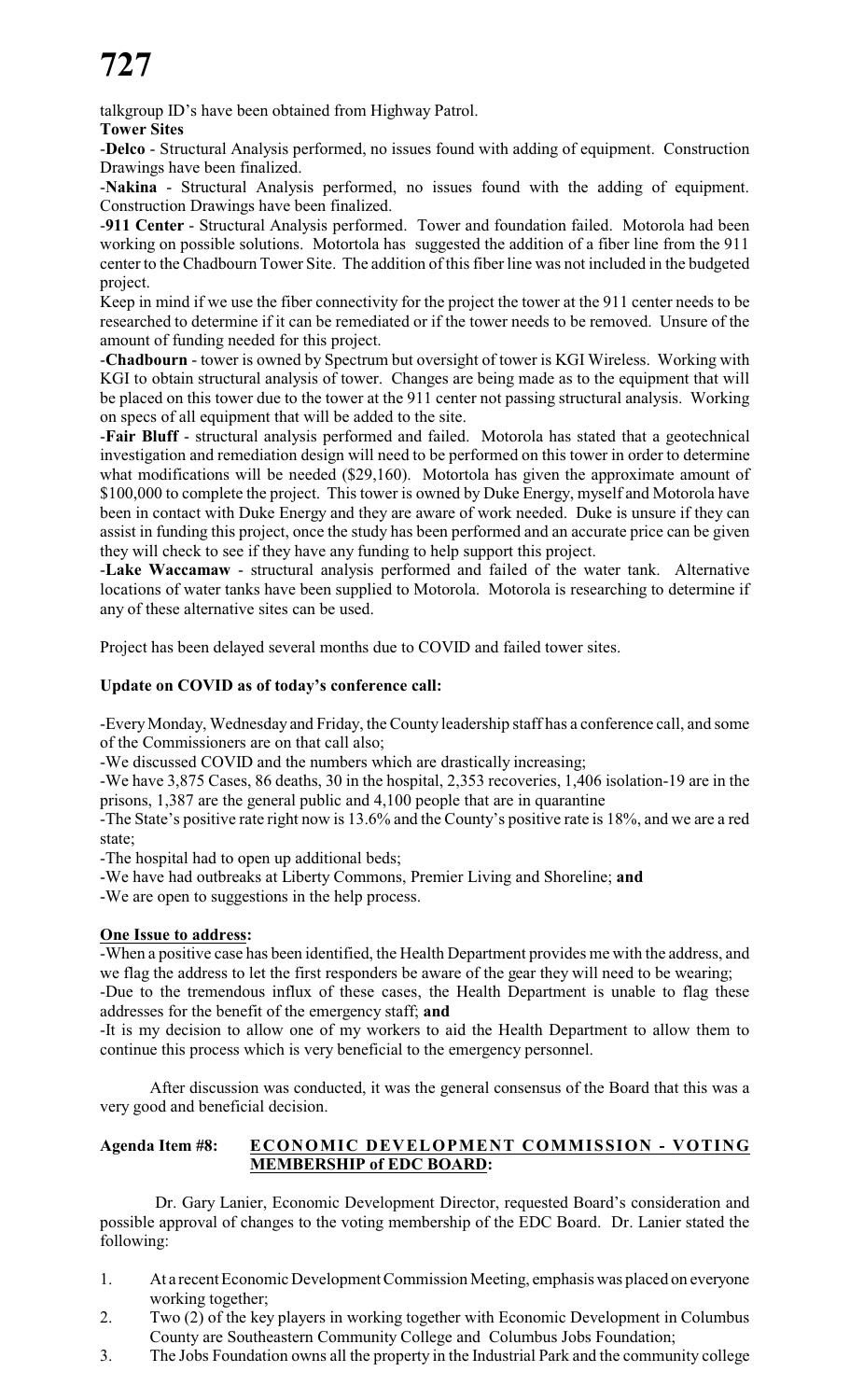is critical in helping workers;

- 4. Our surrounding counties have representation on their Economic Development Board from these two (2) areas;
- 5. It would be a good idea to add another County Commissioner to this Board; **and**
- 6. These additional members of the EconomicDevelopment Commission will need to be voting members.

Commissioner McDowell made a motion to add voting membership to the Economic Development Commission as follows: member from Southeastern Community College, member from the Jobs Foundation, and an additional County Commissioner, namely Commissioner Lavern Coleman, seconded by Commissioner Watts. The motion unanimously passed.

# **Agenda Item #9: GOVERNING BODY - NEEDS LIST:**

Chairman/Interim County Manager Ricky Bullard requested Board approval of the following **Needs List** to submit to Representative Brenden Jones by February 01, 2021.

| ITEM                                            | <b>ESTIMATED COST</b>       |  |
|-------------------------------------------------|-----------------------------|--|
| New Sheriff's Office                            | \$10 Million                |  |
| Funding for Columbus County Historic Courthouse | \$4 Million                 |  |
| New Terminal Building for Airport               | \$4 Million                 |  |
| Corporate Hangar and Taxilane                   | \$1.3 Million               |  |
| EDC Shell Building                              | \$2 - \$4 Million           |  |
| <b>Water Districts Line Extensions</b>          | \$5 Million                 |  |
| <b>County Garage</b>                            | \$250,000                   |  |
| <b>TOTAL:</b>                                   | $$26,000,550 - $28,000,550$ |  |

After discussion was conducted, it was the general consensus of the Board to present this at the next meeting, January 19, 2021, for any additional items to be added before the list is submitted.

#### **Agenda Item #10: HUMAN RESOURCES - FFCRA:**

Virginia Taylor, Human Resources Director, requested Board approval of The Leave to be continued with and called Columbus County Sick Leave.

In the absence of Virginia Taylor, Amanda Prince, Columbus County Attorney, stated the following:

- 1. With the CARES Act, there was emergency sick leave paid for the employee;
- 2. The employee's pay could go up to 80 hours;
- 3. The Emergency FEMA Medical Leave Act time as well;
- 4. On December 31, 2020, those types of leave went away; **and**
- 5. The School of Government is suggesting that we extend those types of leave under a different name.

Commissioner Byrd made a motion to extend the leave until June 30, 2021, to be called Columbus County Sick Leave, seconded by Commissioner Coleman. The motion unanimously passed.

# **Agenda Item #11: APPOINTMENTS - COMMITTEES/BOARDS/COMMISSIONS:**

June B. Hall, Clerk to the Board, requested the following appointments/reappointments/replacements be made to the following boards/committees/commissions.

| <b>COMMITTEE</b>                 | ZONE/<br>EВ | PERSON(S)              | <b>EXPIR.</b><br><b>DATE</b> | <b>BOARD</b><br><b>ACTION</b> |
|----------------------------------|-------------|------------------------|------------------------------|-------------------------------|
| Cape Fear Council of Governments | EВ          | <b>Trent Burroughs</b> | Term                         | <b>HOLD</b>                   |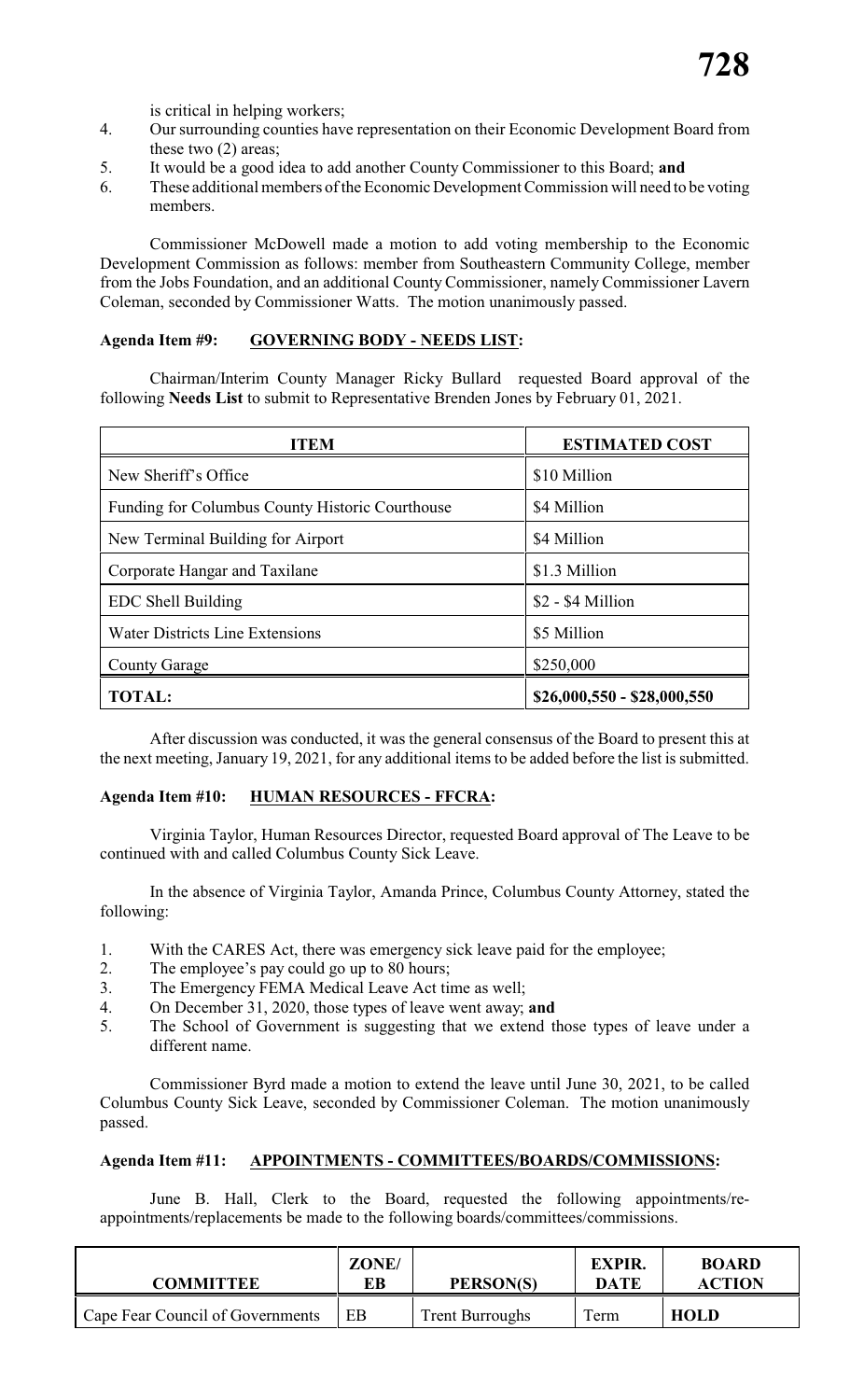| <b>COMMITTEE</b>                                                  | ZONE/<br>EB                                                     | PERSON(S)                                                                                                                           | <b>EXPIR.</b><br><b>DATE</b>                                       | <b>BOARD</b><br><b>ACTION</b>                                                                                                          |
|-------------------------------------------------------------------|-----------------------------------------------------------------|-------------------------------------------------------------------------------------------------------------------------------------|--------------------------------------------------------------------|----------------------------------------------------------------------------------------------------------------------------------------|
| Cape Fear Rural Transportation<br><b>Planning Organization</b>    | <b>EB</b>                                                       | <b>Edwin Russ</b>                                                                                                                   | Term                                                               | <b>HOLD</b>                                                                                                                            |
| <b>Emergency Communications</b><br><b>Oversight Committee</b>     | $\overline{\mathsf{V}}$                                         | Deuce Niven<br>(Jerry Hodges<br><b>Resigned</b> )                                                                                   | 12/2020                                                            | <b>Jeff Fowler</b>                                                                                                                     |
| Health (Board of)                                                 | $\Pi$                                                           | Darryl J. Diefes,<br>D.D.S.<br>(Resigned)                                                                                           | $12 - 31 -$<br>2020                                                | <b>HOLD</b>                                                                                                                            |
| Juvenile Crime Prevention Council<br>$M = McMillian S = McDowell$ | EB<br>I<br>$\Pi$<br>III<br>IV<br>$\overline{\mathbf{V}}$<br>VII | Jerome McMillian<br><b>Harriett Epps</b><br><b>Heather Dowless</b><br>-Vacant-<br>Nancy Sigmon<br>Heidi Herring<br>Dr. Darrin Moore | Annual<br>Annual<br>Annual<br>Annual<br>Annual<br>Annual<br>Annual | <b>Lavern Coleman</b><br><b>Re-Appoint</b><br><b>Re-Appoint</b><br><b>HOLD</b><br><b>Re-Appoint</b><br><b>Chip Gore</b><br><b>HOLD</b> |
| Trillium Southern Regional Board<br>(May have 2 appointments)     | EB                                                              | James E. Prevatte                                                                                                                   | Term                                                               | <b>HOLD</b>                                                                                                                            |

#### **RECESS REGULAR SESSIONand enter intoCOLUMBUS COUNTY WATER and SEWER DISTRICTS I, II, III, IV and V BOARD MEETING:**

At 7:14 P.M.,. Commissioner Byrd made a motion to recess Regular Session and enter into a **combination meeting** of Columbus County Water and Sewer Districts I, II, III, IV and V Board Meeting, seconded by Vice Chairman McMillian. The motion unanimously passed.

#### **Agenda Item#12: COLUMBUS COUNTY WATER and SEWER DISTRICTS I, II, III, IV and V BOARD MEETING MINUTES:**

December 07, 2020 Columbus County Water and Sewer Districts I, II, III, IV and V Board Meeting **(5 Sets)**

This information will be recorded in Minute Book Number 2 for each Water District, respectively.

#### **ADJOURN COMBINATION MEETING of COLUMBUS COUNTY WATER and SEWER DISTRICTS I, II, III, IV AND V BOARD MEETING:**

At 7:15 P.M., Commissioner McDowell made a mtion to adjourn the **combination meeting** of Columbus County Water and Sewer Districts I, II, III, IV and V Board Meeting and resume Regular Session, seconded by Vice Chairman McMillian.

#### **Agenda Item #13: CONSENT AGENDA ITEM:**

#### **Budget Amendments:**

| <b>TYPE</b>         | <b>ACCOUNT</b> | <b>DETAILS</b>                                | <b>AMOUNT</b> |
|---------------------|----------------|-----------------------------------------------|---------------|
| <b>Expenditures</b> | 10-5161-526001 | <b>Family Planning Departmental Supplies</b>  | 12,179        |
|                     | 10-5197-526001 | <b>Health Promotion Departmental Supplies</b> | 6,885         |
|                     | 10-5166-526001 | Children's Health Departmental Supplies       | 2,077         |
|                     | 10-5167-526001 | Maternal Health Departmental Supplies         | 7,148         |
|                     | 10-5171-526001 | <b>Dental Departmental Supplies</b>           | 14,689        |
|                     | 10-5121-526001 | <b>Comm Disease Departmental Supplies</b>     | 1,226         |
|                     | 10-5162-526001 | <b>IAP Departmental Supplies</b>              | 3,331         |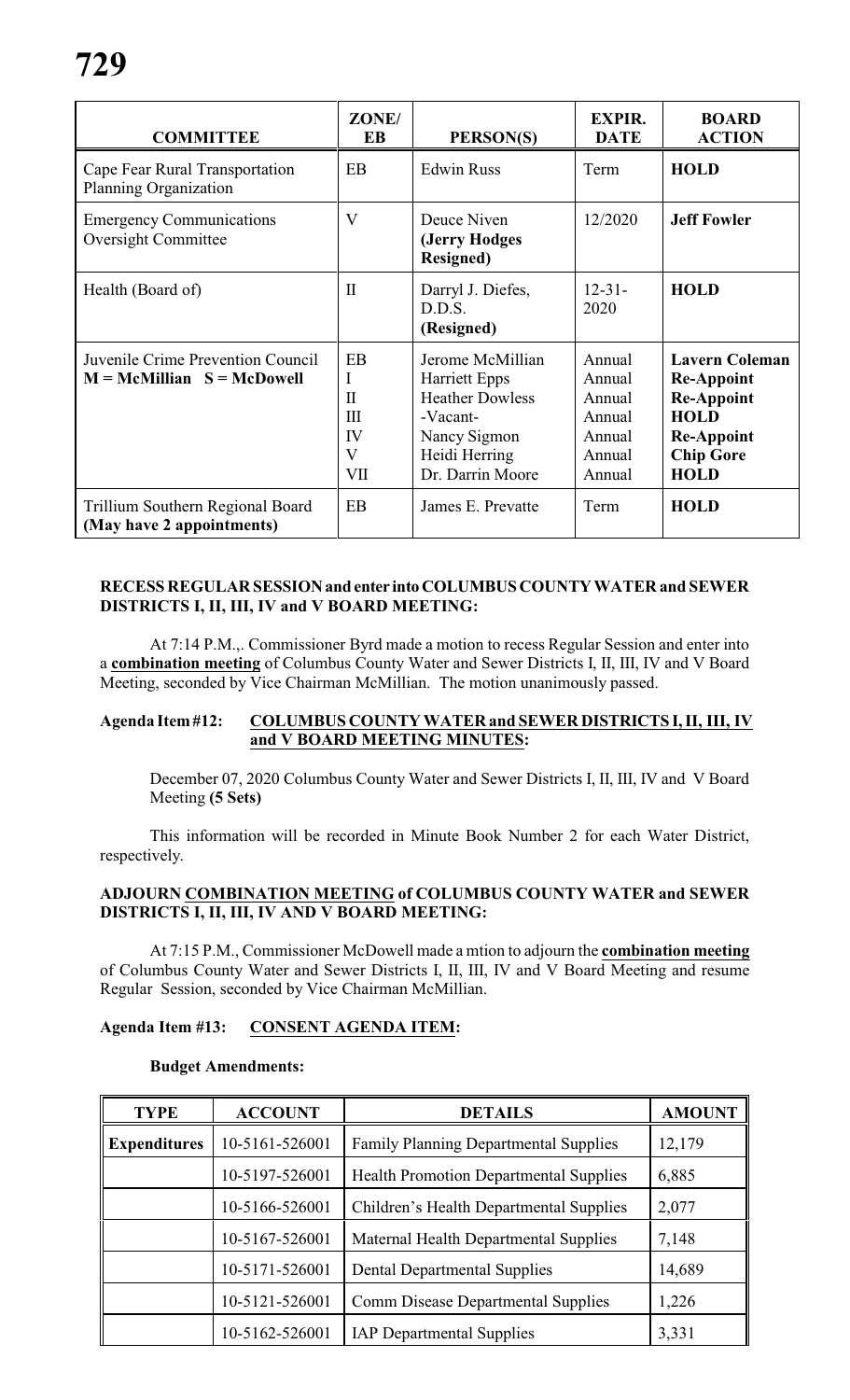| <b>TYPE</b>         | <b>ACCOUNT</b> | <b>DETAILS</b>                              | <b>AMOUNT</b> |
|---------------------|----------------|---------------------------------------------|---------------|
|                     | 10-5111-526001 | <b>Other Services Departmental Supplies</b> | 124           |
| Revenue             | 10-3510-430025 | General Medicaid                            | 47,659        |
| <b>Expenditures</b> | 10-5116-512100 | <b>Collaborative Learning Salaries</b>      | 12,374.71     |
|                     | 10-5116-518100 | Collaborative Learning FICA                 | 2,000         |
| Revenue             | 10-3517-430171 | Collaborative Learning Grant                | 14,374.71     |
| <b>Expenditures</b> | 10-4310-535300 | <b>M&amp;R</b> Vehicles                     | 3,781         |
| Revenue             | 10-3991-489000 | Misc Revenue                                | 3,781         |

# **Agenda Item #14: COMMENTS:**

Chairman Bullard opened the floor for comments. The following spoke.

# A. **Department Manager (The Honorable Sheriff Jody Greene):**

- 1. We are closing the Business Office at the Sheriff's Office; **and**
- 2. It will be by appointment only.

# B. **Board of Commissioners:**

- 1. **Commissioner Lavern Coleman:** stated the following: -We all need to work together with the COVID pandemic; **and** -We all need to have good common sense dealing with this virus.
- 2. **Commissioner Charles McDowell:** stated the following: -I would like to mirror what Commissioner Coleman stated relative to the COVID virus; -The virus is invisible and we need to take all precautions; **and** -Allen Turner has passed away.
- 3. **Commissioner Chris Smith:** stated the following: -I would like to thank the department heads for what you do; **and** -Sheriff, thank you for the billboards.

### 4. **Commissioner Brent Watts:** stated the following: -Use good common sense with the virus; **and** -I would like to thank the County employees for what they do and welcome the new County Commissioners.

- 5. **Vice Chairman McMillian:** stated the following: -I encourage everyone to stay safe with this virus, and follow the necessary steps that have been recommended; **and** -I would like to welcome the new Commissioners aboard, and I look forward to working with you.
- 6. **Chairman Ricky Bullard:** stated the following: -Dr. Meadows, Superintendent of Columbus County Schools, has requested that a Commissioner serve on the Long Range Columbus County Schools Planning Committee;

#### **MOTION:**

Commissioner Coleman made a motion for Commissioner Watts to serve on the Long Range Columbus County Schools Planning Committee, seconded by Commissioner Smith. The motion unanimously passed;

-Les High has requested that a Commissioner serve on the Jobs Foundation;

#### **MOTION:**

Commissioner McDowell made a motion for Commissioner Coleman to serve on the Jobs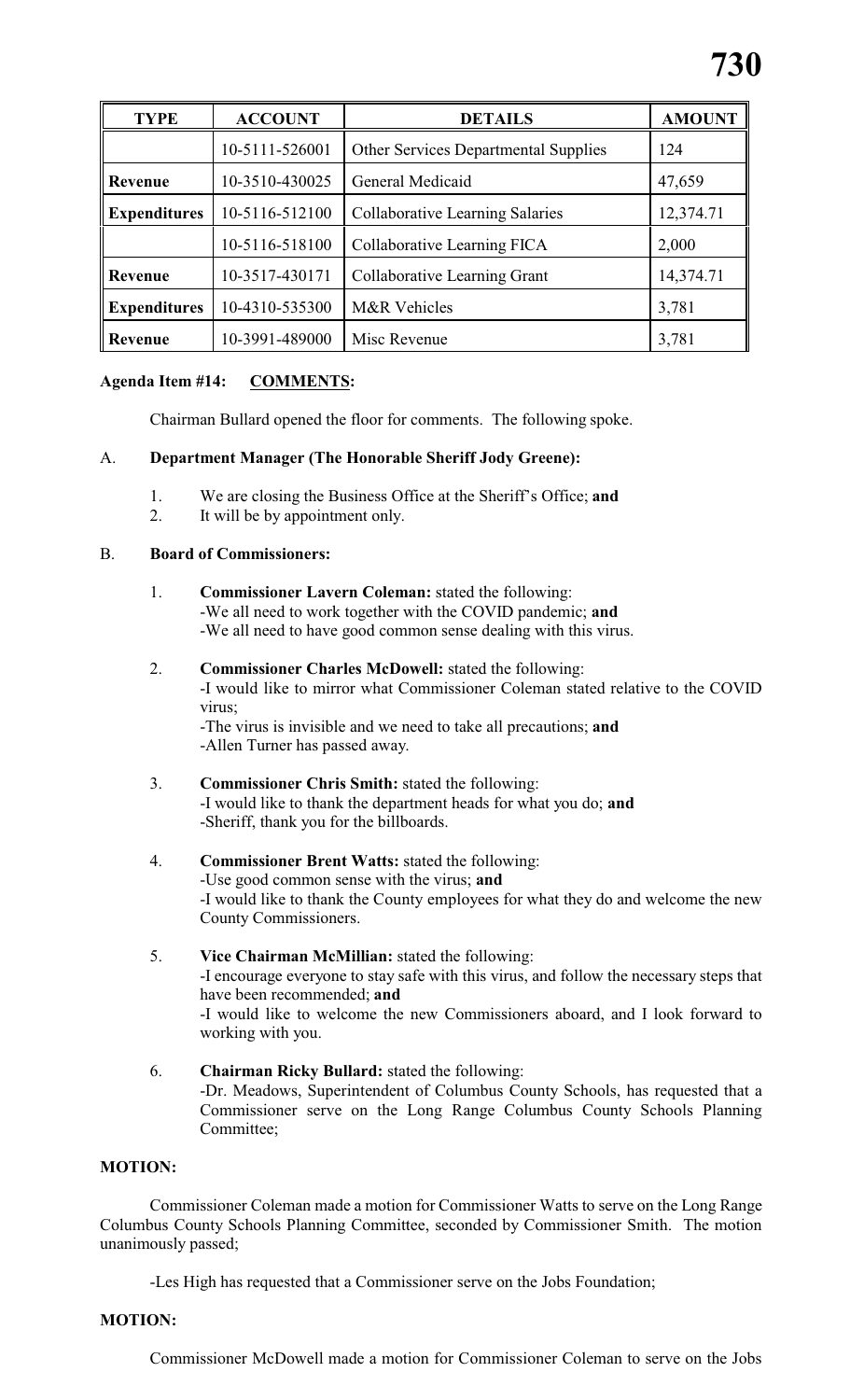# **731**

Foundation, seconded by Vice Chairman McMillian. The motion unanimously passed.

-We need to set some dates for the Board Planning Retreat;

After discussion was conducted among the Board members, it was the general consensus of the Board, the Board Planning Retreat would be scheduled for Monday, February 08, 2021, at 9:00 A.M., at Southeastern Community College.

-We need to establish the dates for County Manager interviews;

After discussion was conducted among the Board members, it was the general consensus of the Board, the interviews for County Manager would be scheduled for Monday, January 11, 2021, and Tuesday, January 12, 2021, at 6:00 P.M., in the Dempsey B. Herring Courthouse Annex, 112 West Smith Street, Whiteville, North Carolina.

-We will need to call for Special Called Meetings on January 11, 2021 and January 12, 2021; -Through some information I have been reading and provided with, we need to create a County Dashboard for the public to see more in-depth details about Columbus County; **and** -Columbus County will be able to sell itself by listing all the positive aspects we have.

Commissioner Coleman made a motion to adopt the Dashboard and look into the assistance from Economic Development and MIS Department, seconded by Commissioner Watts. The motion unanimously passed.

# **Bobbie Faircloth, Finance Director:** stated the following:

- 1. At the last meeting, the Board approved \$150,0000 CARES funds, for small business grants; **and**
- 2. Out of the 104 applications we received, 84 businesses were funded.

#### **RECESS REGULAR SESSION and enter into CLOSED SESSION in ACCORDANCE with N.C.G.S. § 143-318.11(a) (4) ECONOMIC DEVELOPMENT, (5) (i) REAL ESTATE, and (6) PERSONNEL**:

At 7:38 P.M., P.M., Commissioner Byrd made a motion to recess Regular Session and enter into Closed Session in accordance with N.C.G,S. § 143-318.11(a) (4) Economic Development, (5) (i) Real Estate, and (6) Personnel, after a five (5) minutes recess, seconded by Vice Chairman McMillian. The motion unanimously passed.

#### **Agenda Item #15: CLOSED SESSION in ACCORDANCE with N.C.G.S. § 143-318.11(a) (4) ECONOMIC DEVELOPMENT, (5) (i) REAL ESTATE, and (6) PERSONNEL:**

No official action was taken.

#### **ADJOURN CLOSED SESSION and resume REGULAR SESSION:**

At 8:45 P.M., Commissioner McDowell made a motion to adjourn Closed Session and resume Regular Session, seconded by Vice Chairman McMillian. The motion unanimously passed.

# **READING and APPROVAL of CLOSED SESSION GENERAL ACCOUNT:**

Chairman Bullard requested that Amanda B. Prince, County Attorney, orally read the Closed Session General Account. Ms. Prince orally read the following: *"The County Commissioners discussed property acquisition with Phil Edwards, Airport Manager. The County Commissioners discussed Economic Development matters with Dr. Gary Lanier. The County Commissioners discussed personnel matters. No action was taken"*.

Commissioner Byrd made amotion to approve the Closed Session General Account, seconded by Commissioner Smith. The motion unanimously passed.

# **Agenda Item #16: ADJOURNMENT:**

At 8:50 P.M., Commissioner Byrd made a motion to adjourn, seconded by Commissioner McDowell. The motion unanimously passed.

**\_\_\_\_\_\_\_\_\_\_\_\_\_\_\_\_\_\_\_\_\_\_\_\_\_\_\_\_\_\_\_\_\_ \_\_\_\_\_\_\_\_\_\_\_\_\_\_\_\_\_\_\_\_\_\_\_\_\_\_\_\_\_\_\_**

# **APPROVED:**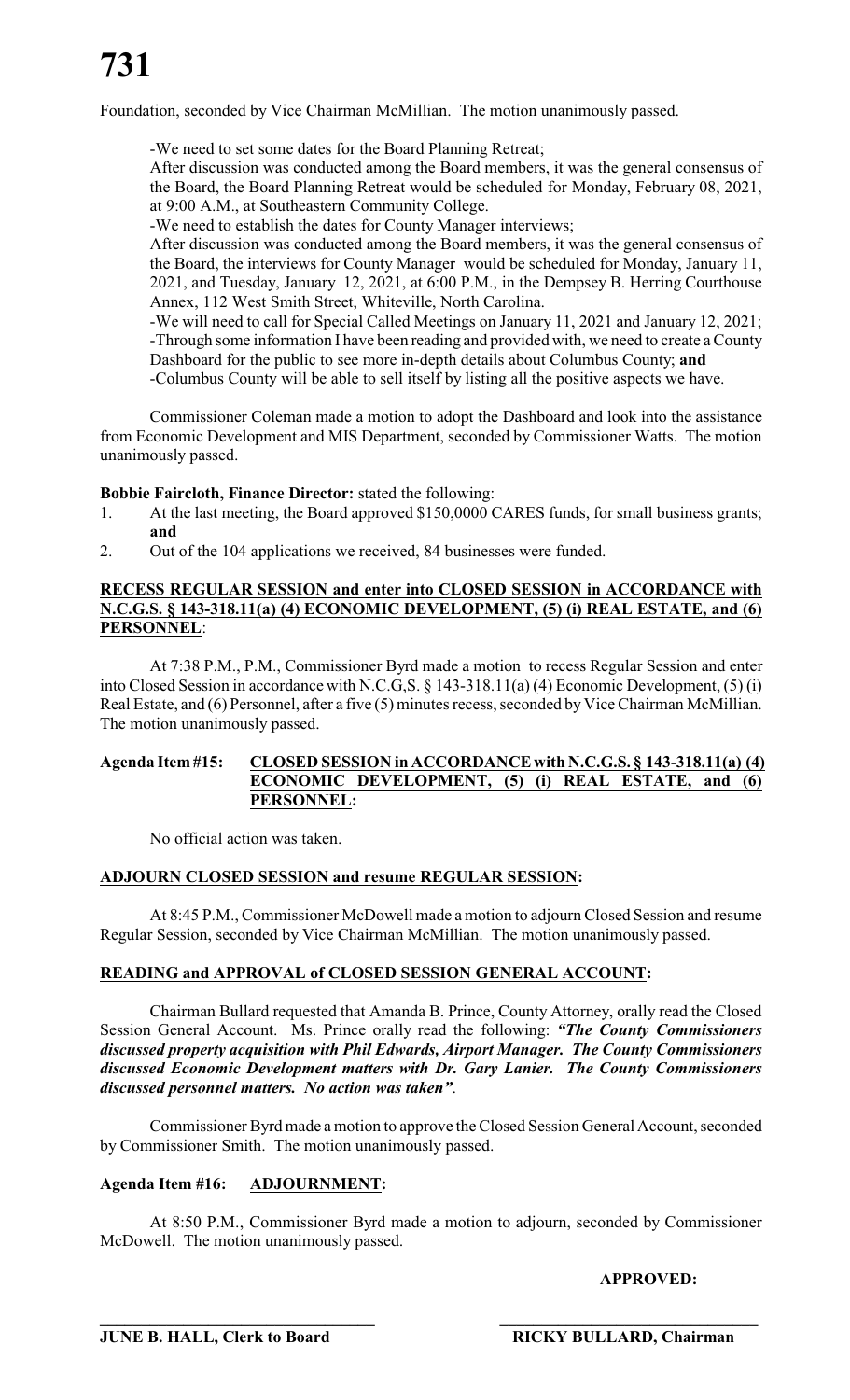The Honorable Columbus County Commissioners met on the above stated date and at the above stated time in the DempseyB. HerringCourthouse Annex, 112 West Smith Street, Whiteville, North Carolina 28472, for the purpose to act as the Columbus County Water and Sewer District I Board.

#### **COMMISSIONERS PRESENT: APPOINTEES PRESENT:**

Ricky Bullard, **Chairman/Interim County Manager** Amanda B. Prince, **County Attorney** Jerome McMillian, **Vice Chairman** June B. Hall, **Clerk to the Board** Chris Smith Bobbie Faircloth, **Finance Officer** Giles E. Byrd Lavern Coleman Brent Watts Charles T. McDowell

### **MEETING CALLED TO ORDER:**

At 7:14 P.M., Chairman RickyBullard called the **combination meeting** of Columbus County Water and Sewer Districts I, II, III, IV and V Board Meeting to order.

### **Agenda Item#12: COLUMBUS COUNTY WATER and SEWER DISTRICTS I, II, III, IV and V BOARD MEETING MINUTES:**

December 07, 2020 Columbus County Water and Sewer Districts I, II, III, IV and V Board Meeting **(5 Sets)**

Commissioner Byrd made a motion to approve the December 07, 2020 Columbus County Water and Sewer District I Board Meeting Minutes, as recorded, seconded by Vice Chairman McMillian. The motion unanimously passed.

#### **ADJOURNMENT:**

At 7:15 P.M., Commissioner McDowell made a motion to adjourn, seconded by Vice Chairman McMillian. The motion unanimously passed.

**\_\_\_\_\_\_\_\_\_\_\_\_\_\_\_\_\_\_\_\_\_\_\_\_\_\_\_\_ \_\_\_\_\_\_\_\_\_\_\_\_\_\_\_\_\_\_\_\_\_\_\_\_\_\_\_\_\_\_**

**APPROVED:**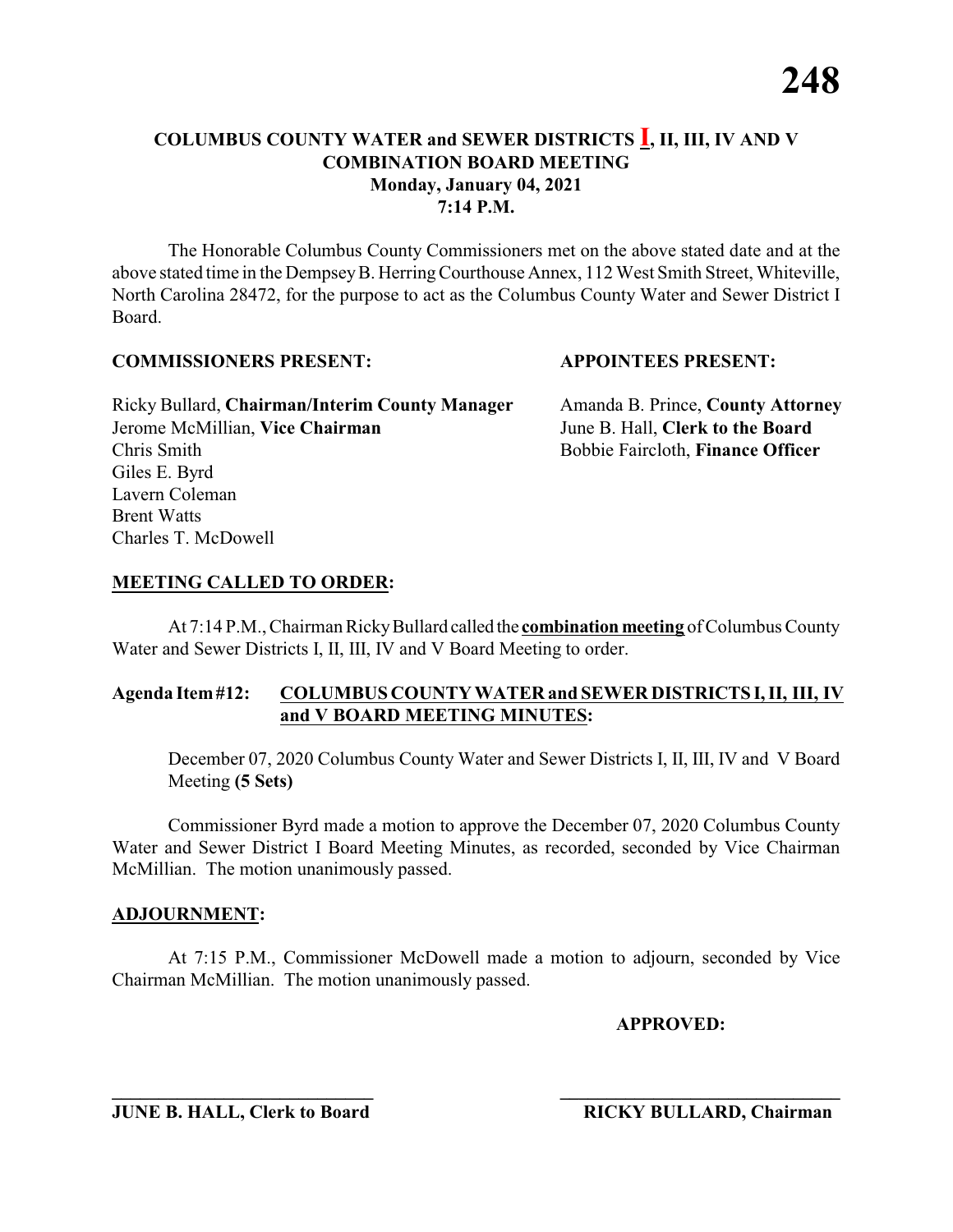The Honorable Columbus County Commissioners met on the above stated date and at the above stated time in the Dempsey B. Herring Courthouse Annex, 112 West Smith Street, Whiteville, North Carolina 28472, for the purpose to act as the Columbus County Water and Sewer District II Board.

#### **COMMISSIONERS PRESENT: APPOINTEES PRESENT:**

Ricky Bullard, **Chairman/Interim County Manager** Amanda B. Prince, **County Attorney** Jerome McMillian, **Vice Chairman** June B. Hall, **Clerk to the Board** Chris Smith Bobbie Faircloth, **Finance Officer** Giles E. Byrd Lavern Coleman Brent Watts Charles T. McDowell

### **MEETING CALLED TO ORDER:**

At 7:14 P.M., Chairman RickyBullard called the **combination meeting** of Columbus County Water and Sewer Districts I, II, III, IV and V Board Meeting to order.

### **Agenda Item #12: COLUMBUS COUNTY WATER and SEWER DISTRICTS I, II, III, IV and V BOARD MEETING MINUTES:**

December 07, 2020 Columbus County Water and Sewer Districts I, II, III, IV and V Board Meeting **(5 Sets)**

Commissioner Byrd made a motion to approve the December 07, 2020 Columbus County Water and Sewer District II Board Meeting Minutes, as recorded, seconded by Vice Chairman McMillian. The motion unanimously passed.

### **ADJOURNMENT:**

At 7:15 P.M., Commissioner McDowell made a motion to adjourn, seconded by Vice Chairman McMillian. The motion unanimously passed.

**\_\_\_\_\_\_\_\_\_\_\_\_\_\_\_\_\_\_\_\_\_\_\_\_\_\_\_\_ \_\_\_\_\_\_\_\_\_\_\_\_\_\_\_\_\_\_\_\_\_\_\_\_\_\_\_\_\_\_**

**APPROVED:**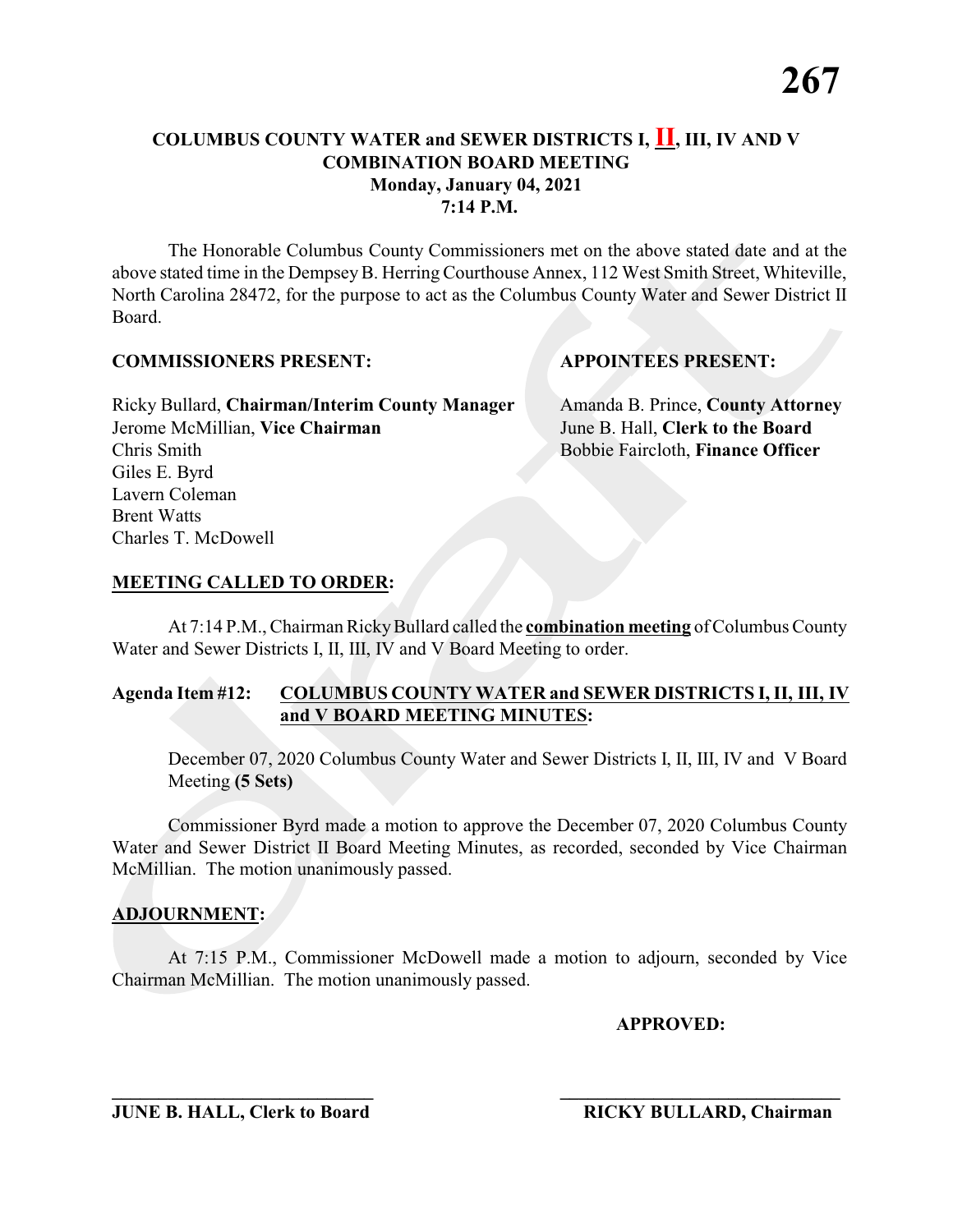The Honorable Columbus County Commissioners met on the above stated date and at the above stated time in the Dempsey B. Herring Courthouse Annex, 112 West Smith Street, Whiteville, North Carolina 28472, for the purpose to act as the Columbus County Water and Sewer District III Board.

### **COMMISSIONERS PRESENT: APPOINTEES PRESENT:**

Ricky Bullard, **Chairman/Interim County Manager** Amanda B. Prince, **County Attorney** Jerome McMillian, **Vice Chairman** June B. Hall, **Clerk to the Board** Chris Smith Bobbie Faircloth, **Finance Officer** Giles E. Byrd Lavern Coleman Brent Watts Charles T. McDowell

# **MEETING CALLED TO ORDER:**

At 7:14 P.M., Chairman RickyBullard called the **combination meeting** of Columbus County Water and Sewer Districts I, II, III, IV and V Board Meeting to order.

### **Agenda Item #12: COLUMBUS COUNTY WATER and SEWER DISTRICTS I, II, III, IV and V BOARD MEETING MINUTES:**

December 07, 2020 Columbus County Water and Sewer Districts I, II, III, IV and V Board Meeting **(5 Sets)**

Commissioner Byrd made a motion to approve the December 07, 2020 Columbus County Water and Sewer District III Board Meeting Minutes, as recorded, seconded by Vice Chairman McMillian. The motion unanimously passed.

### **ADJOURNMENT:**

At 7:15 P.M., Commissioner McDowell made a motion to adjourn, seconded by Vice Chairman McMillian. The motion unanimously passed.

**\_\_\_\_\_\_\_\_\_\_\_\_\_\_\_\_\_\_\_\_\_\_\_\_\_\_\_\_ \_\_\_\_\_\_\_\_\_\_\_\_\_\_\_\_\_\_\_\_\_\_\_\_\_\_\_\_\_\_**

**APPROVED:**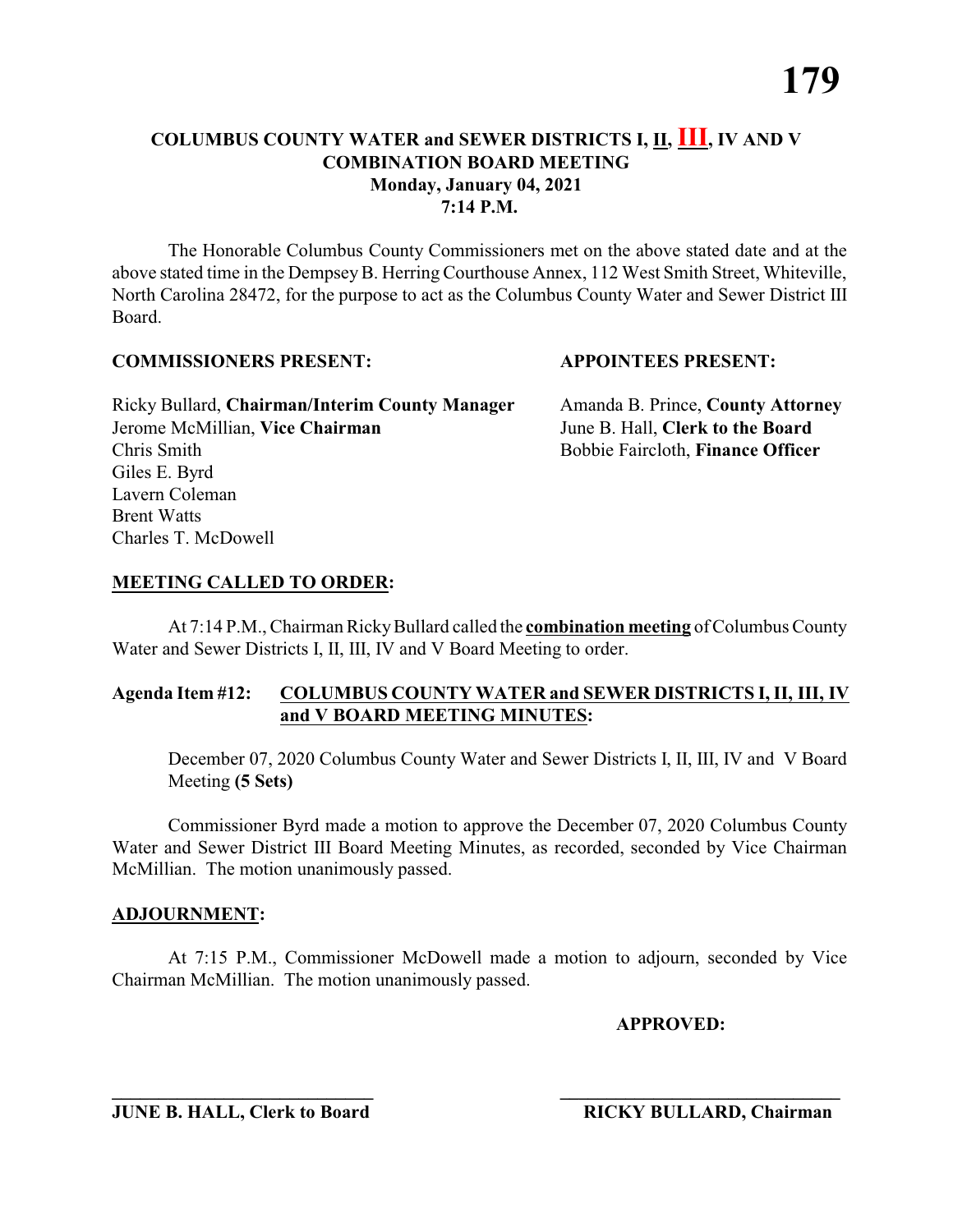The Honorable Columbus County Commissioners met on the above stated date and at the above stated time in the Dempsey B. Herring Courthouse Annex, 112 West Smith Street, Whiteville, North Carolina 28472, for the purpose to act as the Columbus County Water and Sewer District IV Board.

#### **COMMISSIONERS PRESENT: APPOINTEES PRESENT:**

Ricky Bullard, **Chairman/Interim County Manager** Amanda B. Prince, **County Attorney** Jerome McMillian, **Vice Chairman** June B. Hall, **Clerk to the Board** Chris Smith Bobbie Faircloth, **Finance Officer** Giles E. Byrd Lavern Coleman Brent Watts Charles T. McDowell

### **MEETING CALLED TO ORDER:**

At 7:14 P.M., Chairman RickyBullard called the **combination meeting** of Columbus County Water and Sewer Districts I, II, III, IV and V Board Meeting to order.

### **Agenda Item #12: COLUMBUS COUNTY WATER and SEWER DISTRICTS I, II, III, IV and V BOARD MEETING MINUTES:**

December 07, 2020 Columbus County Water and Sewer Districts I, II, III, IV and V Board Meeting **(5 Sets)**

Commissioner Byrd made a motion to approve the December 07, 2020 Columbus County Water and Sewer District IV Board Meeting Minutes, as recorded, seconded by Vice Chairman McMillian. The motion unanimously passed.

#### **ADJOURNMENT:**

At 7:15 P.M., Commissioner McDowell made a motion to adjourn, seconded by Vice Chairman McMillian. The motion unanimously passed.

**\_\_\_\_\_\_\_\_\_\_\_\_\_\_\_\_\_\_\_\_\_\_\_\_\_\_\_\_ \_\_\_\_\_\_\_\_\_\_\_\_\_\_\_\_\_\_\_\_\_\_\_\_\_\_\_\_\_\_**

**APPROVED:**